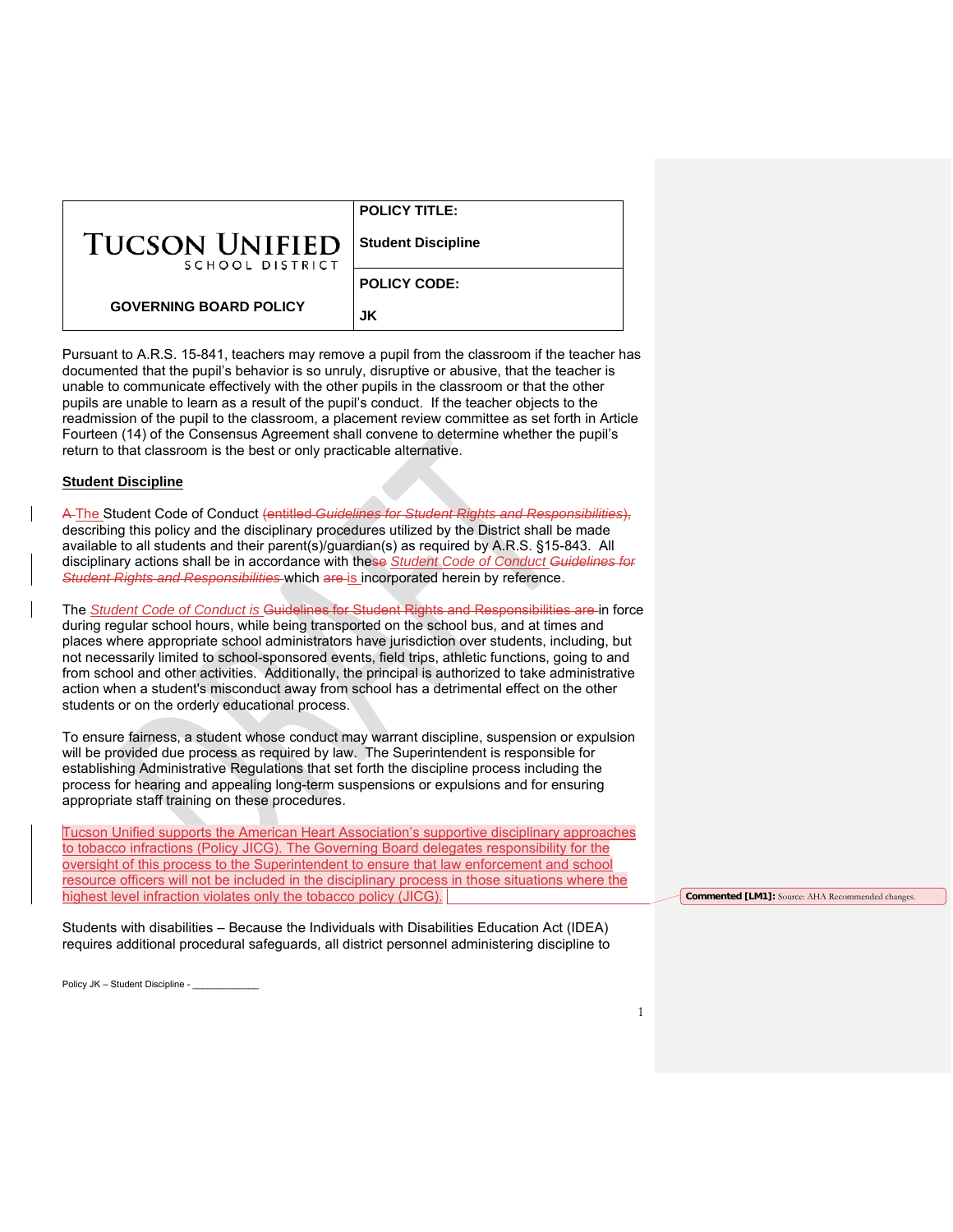|                                          | <b>POLICY TITLE:</b>      |
|------------------------------------------|---------------------------|
| <b>TUCSON UNIFIED</b><br>SCHOOL DISTRICT | <b>Student Discipline</b> |
|                                          | <b>POLICY CODE:</b>       |
| <b>GOVERNING BOARD POLICY</b>            | JK                        |

students will always follow discipline procedures for students with disabilities when dealing with a student in the exceptional education programs or Section 504. (See *Student Code of Conduct* Guidelines for Student Rights and Responsibilities and the Section 504 and Exceptional Education Procedures Manuals.)

The following school officials have the authority to suspend the student from school in order to enforce acceptable standards of conduct. The Superintendent, Assistant Superintendents, Principals, Assistant Principals and Principal Designees are authorized to suspend students.

All suspensions shall be reported within five days to the Governing Board.

### **Expulsion**

Expulsion is the permanent withdrawal of the privilege of attending any school in the district unless the Governing Board reinstates the student's privilege to attend school in the district. Only the Governing Board may expel a student.

| Adopted: | August 16, 1960                                                                                  |
|----------|--------------------------------------------------------------------------------------------------|
| Revised: | October 21, 1969                                                                                 |
| Revised: | January 19, 1971                                                                                 |
| Revised: | December 17, 1974                                                                                |
| Revised: | March 21, 1978                                                                                   |
| Revised: | August 29, 1978                                                                                  |
| Revised: | October 17, 1978                                                                                 |
| Revised: | August 16, 1983                                                                                  |
| Revised: | April 8, 1986                                                                                    |
| Revised: | September 15, 1987                                                                               |
| Revised: | November 22, 1988                                                                                |
| Revised: | July 11, 1989                                                                                    |
| Revised: | July 9, 1991                                                                                     |
| Revised: | June 9, 1992                                                                                     |
| Revised: | October 5, 1992                                                                                  |
| Revised: | May 25, 1995                                                                                     |
| Revised: | January 14, 2003                                                                                 |
| Revised: | March 24, 2009 [Effective beginning with disciplinary infractions in the 2009-2010 school year.] |
| Revised: | December 5, 2012 [Cross Reference Correction Only]                                               |
| Revised: | October 14, 2014                                                                                 |

Policy JK – Student Discipline - \_\_\_\_\_\_\_\_\_\_\_\_\_